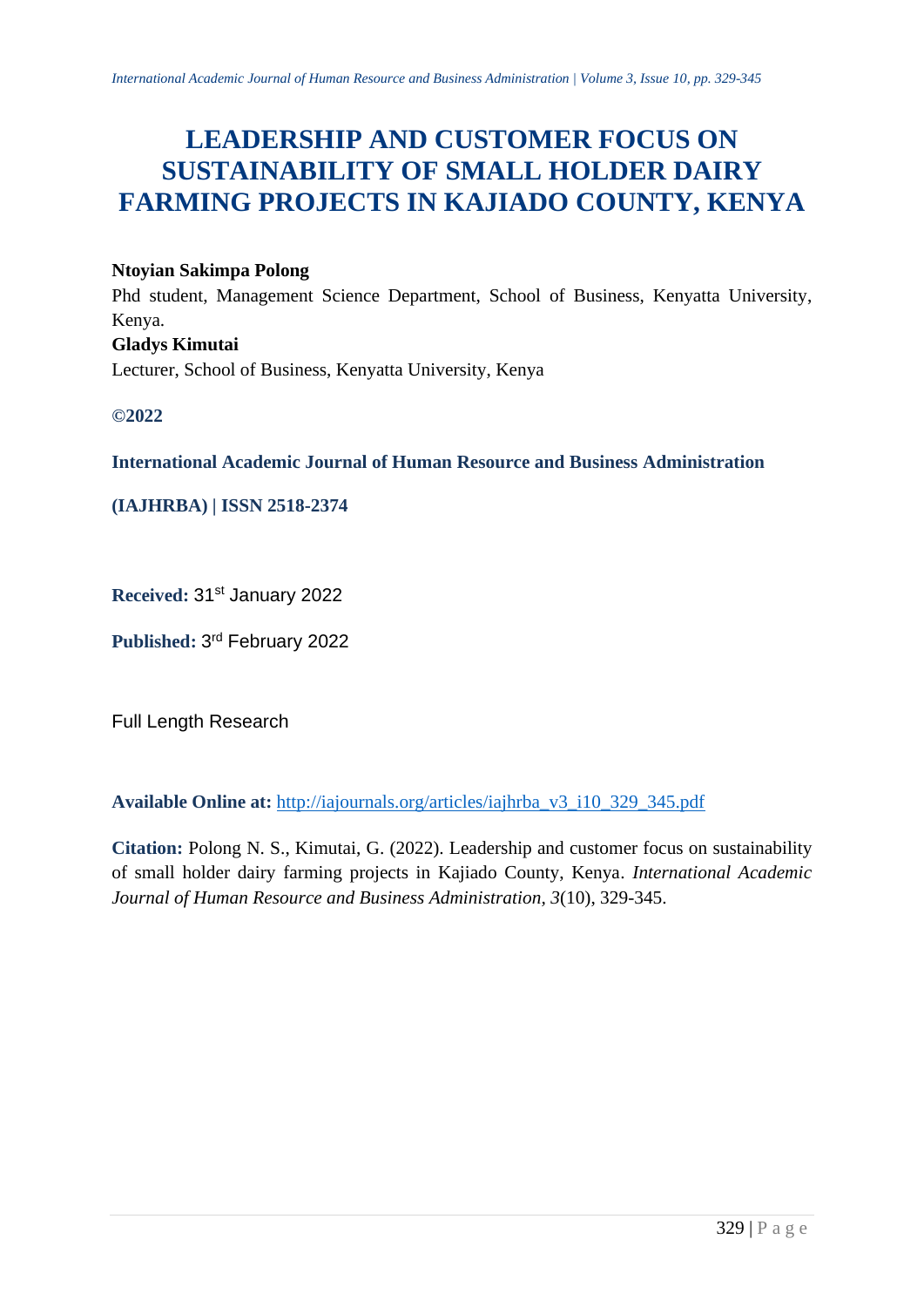#### **ABSTRACT**

The increased level of competition resulting from globalization has forced project managers to put in place strategies of remaining sustainable. All projects including the small holder dairy farming one's have not been left behind in pursuit of remaining sustainable with this increased level of competition. Despite the significant role of Total Quality Management (TQM) in sustainability of projects, little efforts have been made to apply TQM principles among small scale dairy farming projects. This has resulted into low quality of dairy products offered to customers that adversely affects their health. The main objective of the study was to establish the effect of TQM on sustainability of small holder dairy farming projects in Kajiado District. The specific objectives of the study were determining effect of leadership, people management, process management, customer focus and information and communication on the sustainability of small holder dairy farming projects in Kajiado County, Kenya. The study was anchored on the TQM Theory, Resource-Based View Theory and the Theory of Constraints. The study adopted a descriptive design and a total of 125 senior and middle level managers were targeted. The study used a census and thus the sample size was 125 respondents. The study collected primary data with the help on

questionnaires. The collected data was analyzed using means, standard deviations and regression analysis. Presentation of findings was achieved via utilization of Figures and Tables. The study established that leadership and customer focus have significant effect on sustainability of small holder dairy farming projects. Likewise, managing people and processes have insignificant effect on small holder dairy farming projects. The study concludes that leadership and customer focus are significant TQM components influencing sustainability of small holder dairy projects. The study recommends that dairy farmers in Kenya should periodically analyze sustainability using computer systems for the sectional heads to make decision. All stakeholders in the dairy farming activity should highly observe ethics and integrity is observed when dealing with each other. Customer complaints should be used as an approach of improving current processes in the producer dairy group. Dairies should visit customers after offering the financial services. The dairy unit quality strategy should be communicated to all farmers quickly due to the use of ICT.

**KeyWords:** Total Quality Management, Leadership, Customer Focus, Sustainability.

#### **INTRODUCTION**

Total quality management (TQM) is a management practices that has gained momentum in small scale dairy farming projects. Thus far, adequate literature has been documented on TQM and its value in increasing sustainability of small-scale dairy farming projects (Larson, Gray, Danlin,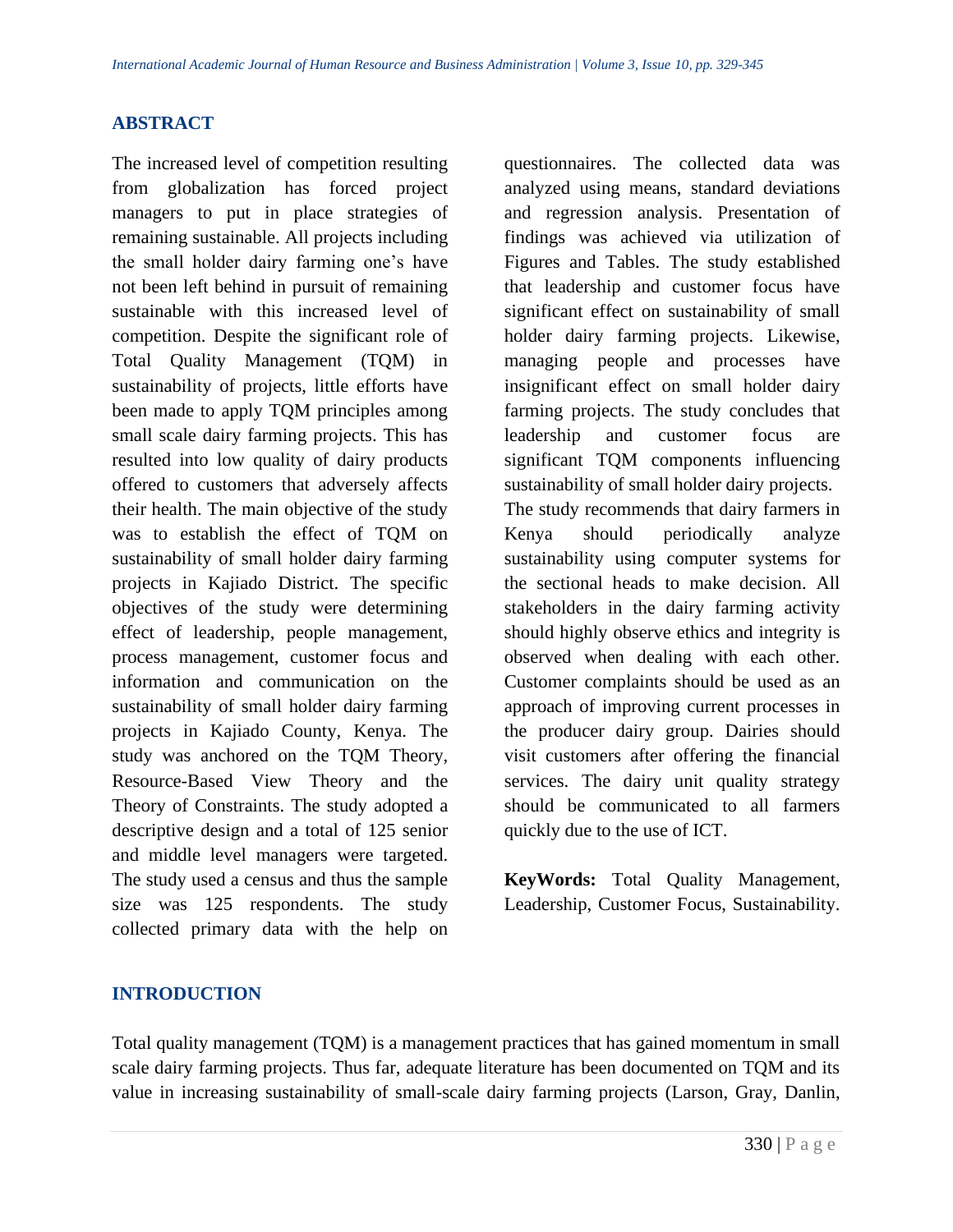Honig & Bacarini, 2014). Total quality is part of lean management practices that is being adopted by many project managers in all sectors to enhance their project sustainability through customer focus and reducing costs. In addition, lean operational tools and techniques like total quality are turning out to be the new style for many small-scale dairy farming projects to enhance their sustainability and huge benefits of many project managers (Mosadeghrad, 2014). According to Hietschold, Reinhardt and Gurtner (2014), TQM is seen as a resource that project managers strategically leverage on so as to enhance sustainability of their projects. Total quality management also enables small scale dairy farmers to beat competitors in the current environment faced with intensive competitions. Customers today are looking for dairy products that meet proper standard of quality in all dimensions of life like health. Today, quality supersedes the cost of dairy products in that customers will prefer to pay for more and get quality product as opposed to paying less and get goods that do not meet the standards of quality.

Project sustainability according to International Institute for Sustainable Development (2010) involves activity and strategy adoption to cater for the project needs and stakeholders. While ensuring preservation, sustenance and improvement of human and natural resources for the future. To achieve sustainability, small holder dairy farmers should ensure that their operations processes are modified. This modification indicates the ability to build systems of operation that do not affect the environment negatively while at the same time offering services and products that are environmental conducive. According to Leal Filho, Shiel and Paco (2016), project managers nowadays have moved towards sustainability reporting. Project managers use sustainability reports to strategically integrate typically isolated functions of an organization for example research and development, finance and marketing among other functions of an organization. Sustainability however demands combined views from the entire world, with interrelated measures that depicts how the variables (society, economy and environment) are related to each other. This is a form of evaluating sustainability of projects that is recognized internationally with emphasis on shareholders and it is commonly referred to as the Global Reporting Initiative (Iyer, 2018)

#### **Statement of the Problem**

The increased level of competition has required that all projects establish strategies of sustainability. An increase in globalization and demands for products that meet standard of quality among customers has an implication that small holder dairy projects now have to produce quality dairy products for meeting these needs of consumers in order to remain sustainable. Hence, TQM has been seen as means of sustaining small holder dairy farming projects on a global, regional and local scale. TQM is widely seen as a significant determinant of project sustainability irrespective of the sector or industry. TQM helps small scale dairy farming projects to withstand the competitive forces resulting into sustainability (Mohammad-Mosadeghrad, 2013). Despite the significant role of TQM in sustainability of projects, little efforts have been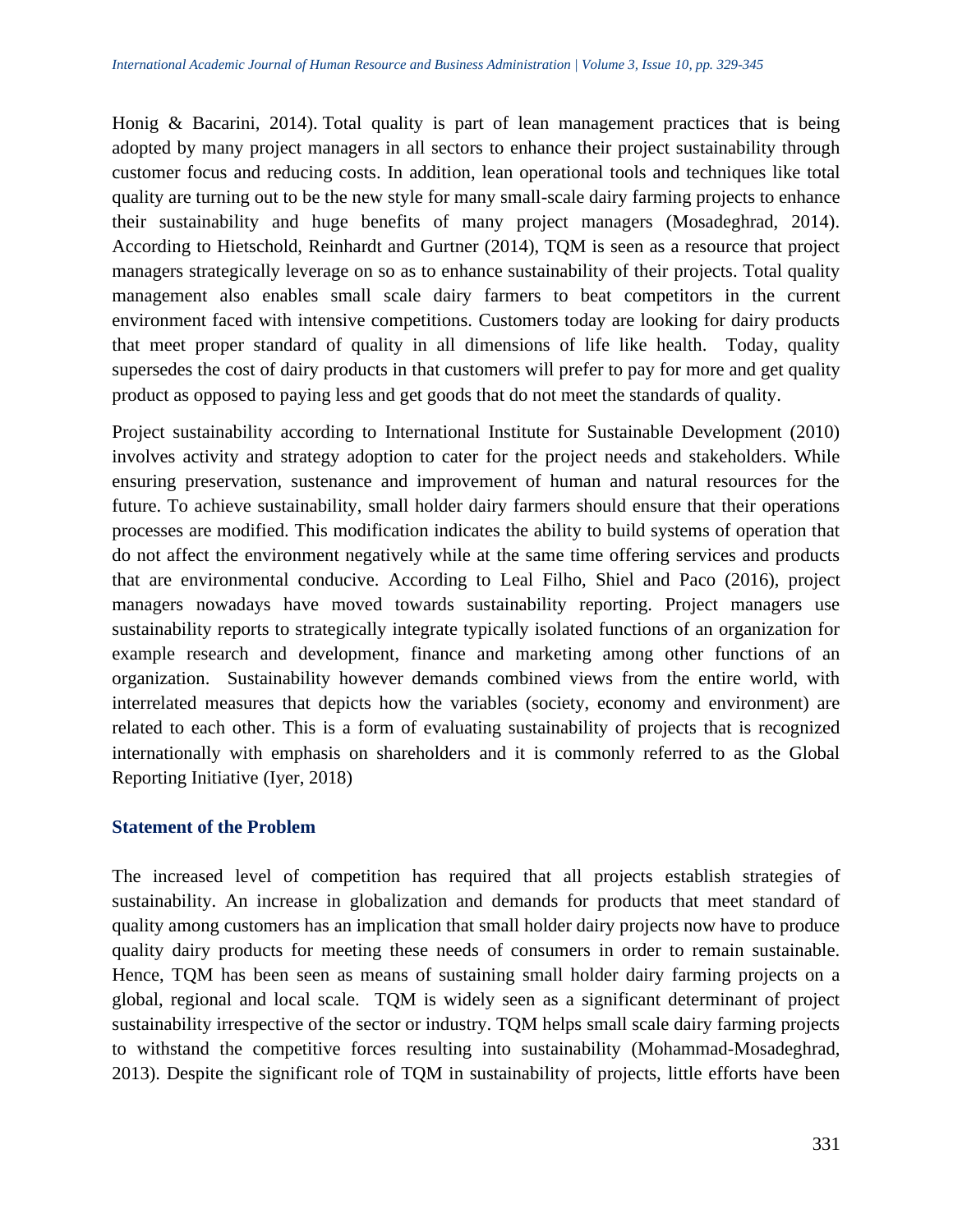made to apply TQM principles among small scale dairy farming projects. This has resulted into low quality of dairy products offered to customers that adversely affects their health.

Several studies have been done on to determine how TQM influence sustainability of projects in different contexts. In Pakistan, Masood *et al.* (2012) revealed that when firms successfully adopt and implement TQM, it results into improved performance. This study however links TQM with organizational performance and failed to address how TQM can result into project sustainability. In Ghana, Appiah, Pesi and Owusu (2013) noted reported a positive link among TQM and organisational performance. This research linked TQM with organizational performance and not sustainability. Ondiek et al. (2013) did a study on lean operation tools and techniques used in the sugar industries in Kenya and the conclusion was that sugar processing firms in Kenya and did not completely appreciate lean concepts of operations and have thus not realized the advantages of lean implementation. A study was conducted by Wamweya (2013) on TQM was applied in the lift industry. Specifically, the study examined determinants of adopting practices of TQM and how it affected lift companies' performance in Kenya. None of the above reviewed study linked TQM with sustainability of dairy farming projects. Most the reviewed studies linked TQM with organizational performance. This resulted into gaps that the current sought to fill. The study therefore sought to examine the effect of total quality management on sustainability of small holder dairy farming projects in Kajiado District.

#### **Specific Objective**

- i. To establish the effect of leadership on sustainability of small holder dairy farming projects in Kajiado county, Kenya
- ii. To determine how customer focus affects sustainability of small holder dairy farming projects in Kajiado county, Kenya

#### **Theoretical Literature Review**

This is a concept of an abstract that defines a term the field of academics. It focuses on books review, empirical studies among other important sources on the subject under investigation. As a result, a description is provided and a summary, as well as deep analysis of prior studies associated to the research problem under investigation.

#### **Total Quality Management Theory**

TQM theory as advanced by Wilkinson (1998) holds that the quality of a product or service can best be explained by the consumers of those services or products as well as stakeholders. Staffs of public organizations should be engaged in identification of external and internal stakeholders of the organization. Staff should also be engaged in determination of criteria that indicates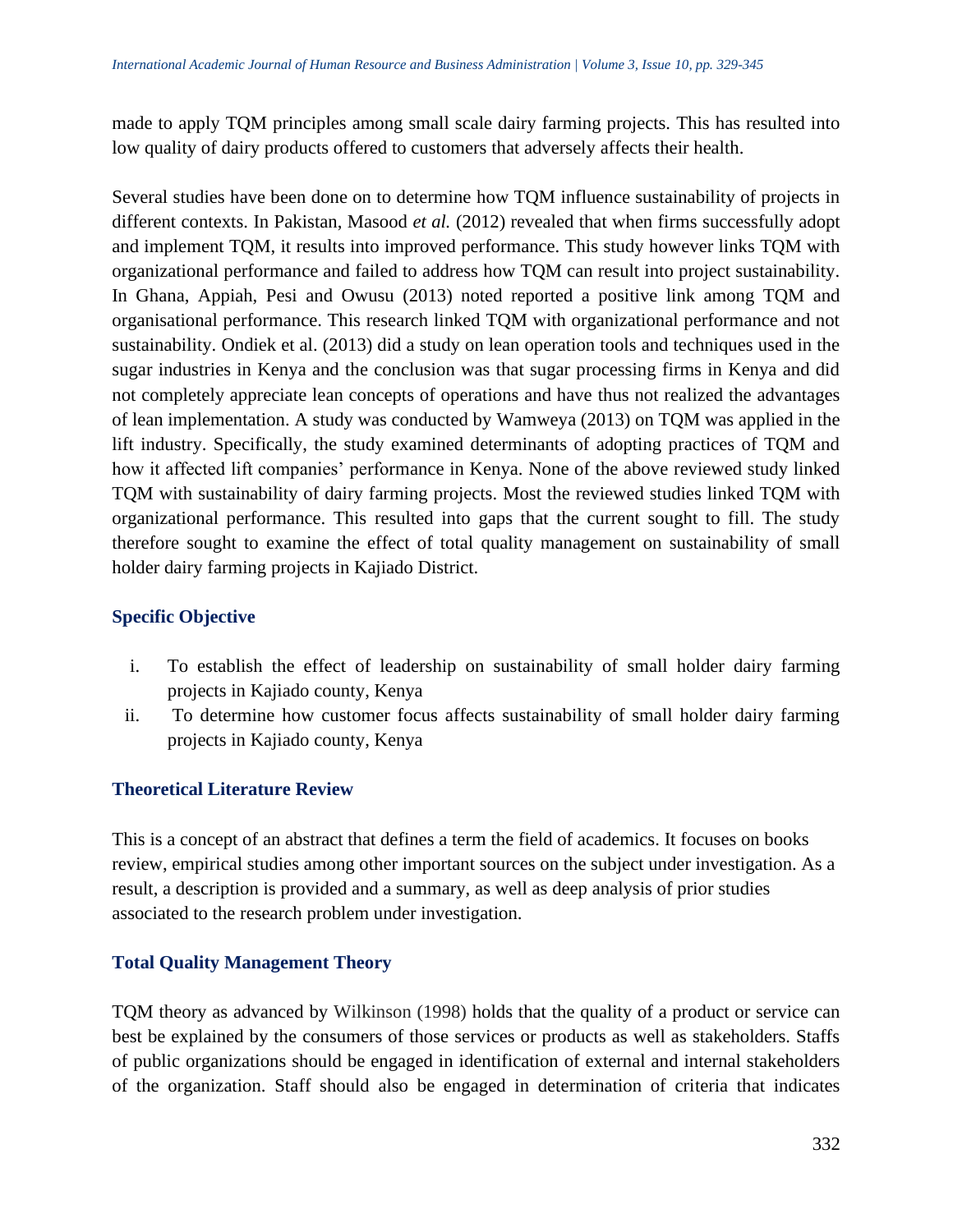successful and unsuccessful organizations. When an organization satisfies the needs of its customers, more ambassadors are created who ensure that more clients and customers are recruited and hence growing the sales revenue thus sustainability as a concept (Wilkinson & Wither 1992). This research concentrated on determining the interaction between total quality management and sustainability. The TQM theory was therefore well suited in supporting the main theme of TQM which the study sought to bring out.

#### **Resource-Based Theory**

This there is of the view that organizational capabilities significantly contribute towards performance of an organization (Tippins & Sohi, 2003). Capabilities of an organization are the assembling, integration and deployment of resources to gain competitive advantage. In line with RBVT, capabilities of firms significantly contribute towards performance of an organization (Bhardwaj, 2000; Tippins & Sohi, 2003). Capabilities in this context refer to the assembling, integration and deployments of valuable resources by an organization (Amit & Schoemaker, 1993). TQM is composed of different practices for example empowerment of staffs, developing and cultivating good relationship with customers and developing of proper channels of communication between staff in an organization. Implementation of TQM practices in an organization requires resources which are well explained by this RBV theory. The theory links the use of resource and implementation of TQM practices in the organization.

#### **Theory of Constraints**

The theory was formulated by Goldratt in 1984. According to this theory, the optimal performance of any system is largely affected by one or more factors called constraints. The theory views a constraint as any factor that inhibits and slows down the system and thus making it unable to realize its goals and objectives. Constraints can either be within the system or it can also act from outside the system. The theory offers the rationale to incorporating change in systems so as to improve on performance. Some of the internal constraints which might impact on the performance of the system include inadequate skilled staff and equipment required to effectively run the operations of the firm. The issues of safety of employees including protective gears to staff are also important considerations of the constraints that limit effectiveness of the system.

# **Empirical Review**

#### **Leadership and Sustainability of Small holder Dairy Projects**

Zheng, Wu, Xie and Xu (2017) analyzed the exiting link between leadership and sustainability of projects. The study focused on Chinese construction projects and the adopted methodologies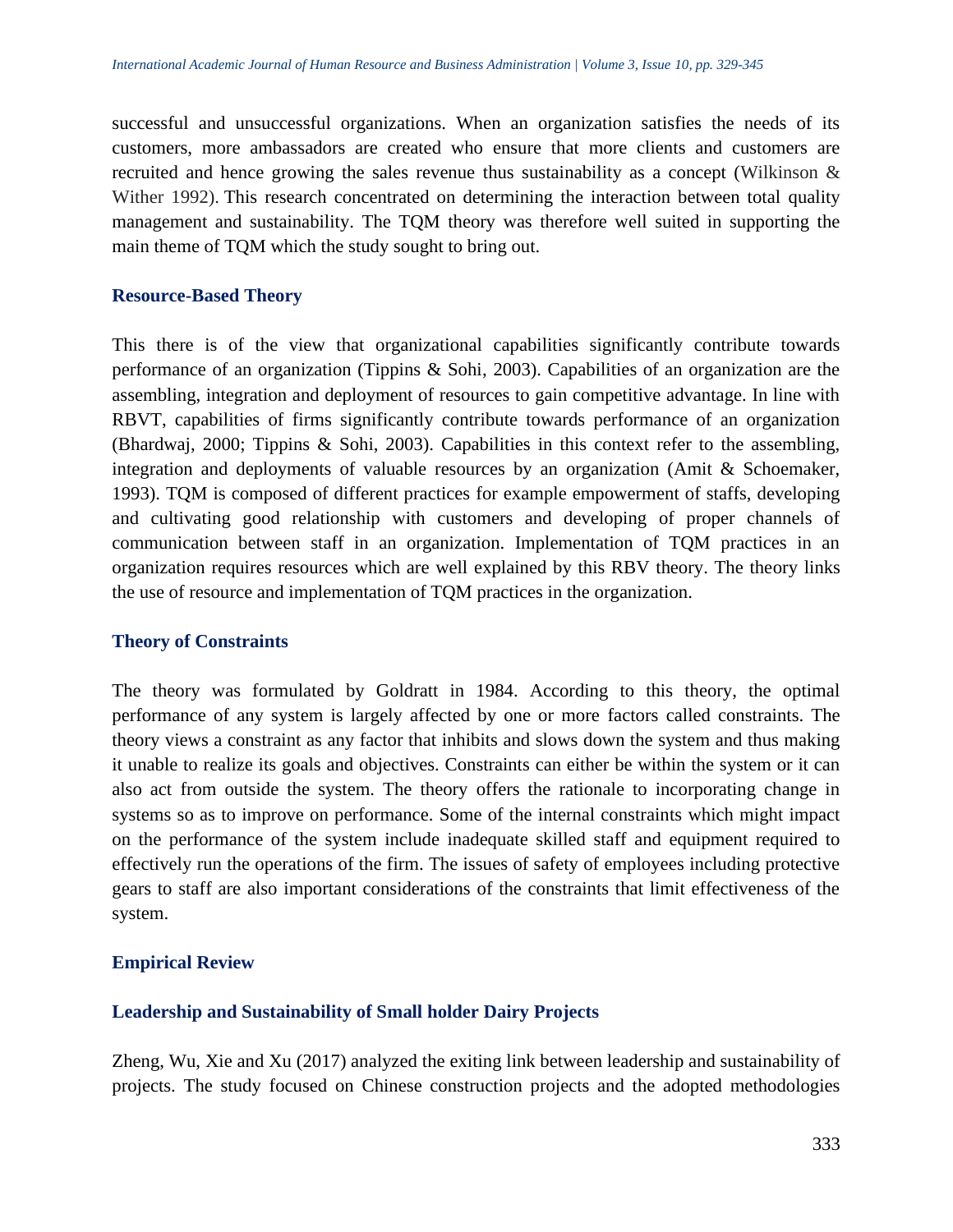included the use of regression analysis. The study also involved the use of structured equation modeling methodologies. The sample comprised of 219 managers of these construction projects. It was shown that leadership positively impacts on sustainability of the projects but this is mediated by the prevailing culture in the organization.

However, this study was conducted in China among construction projects and not in Kenya and this leads to a contextual gap that the present study sought to fill. In United Kingdom, Opoku, Cruickshank and Ahmed (2015) looked at the role played by prevailing leadership in an organization on sustainability of projects. More specifically, the research restricted itself to construction projects in UK. The study used a mixed study approach where data in qualitative forms were gathered with aid of questionnaires on 15 respondents. It was established that sound leadership ensures that effective policies have been formulated that would guide and promote the overall sustainability of the projects. This study was however done in UK and not in Kenya and this brings about a contextual gap to be filled by the present study. The study was further limited to the construction projects away from the dairy farming projects that the current study focused on.

#### **Customer Focus and Sustainability of Small holder Dairy Projects**

Yaacob et al. (2014) looked at the direct as well as indirect link between customer focus and the ability of public sector entities to perform. The study gathered information from a total of 205 respondents who were the project managers of the respective projects that were covered. It was shown that customer focus significantly predicts the ability of customers to remain satisfied. A direct link was noted between customer focus and the ability of clients to be satisfied with the product offerings in the firm. Mekonnin (2015) did a study to determine the interaction between customer orientation and the ability of financial entities to perform. The study was done in the context of Ethiopia. The study gathered information from primary sources and the analysis showed that through customer orientation, entities are better positioned to effectively cater to the demands of the customers. However, this study was done in the financial sector and not among the dairy farming projects and thus a contextual gap.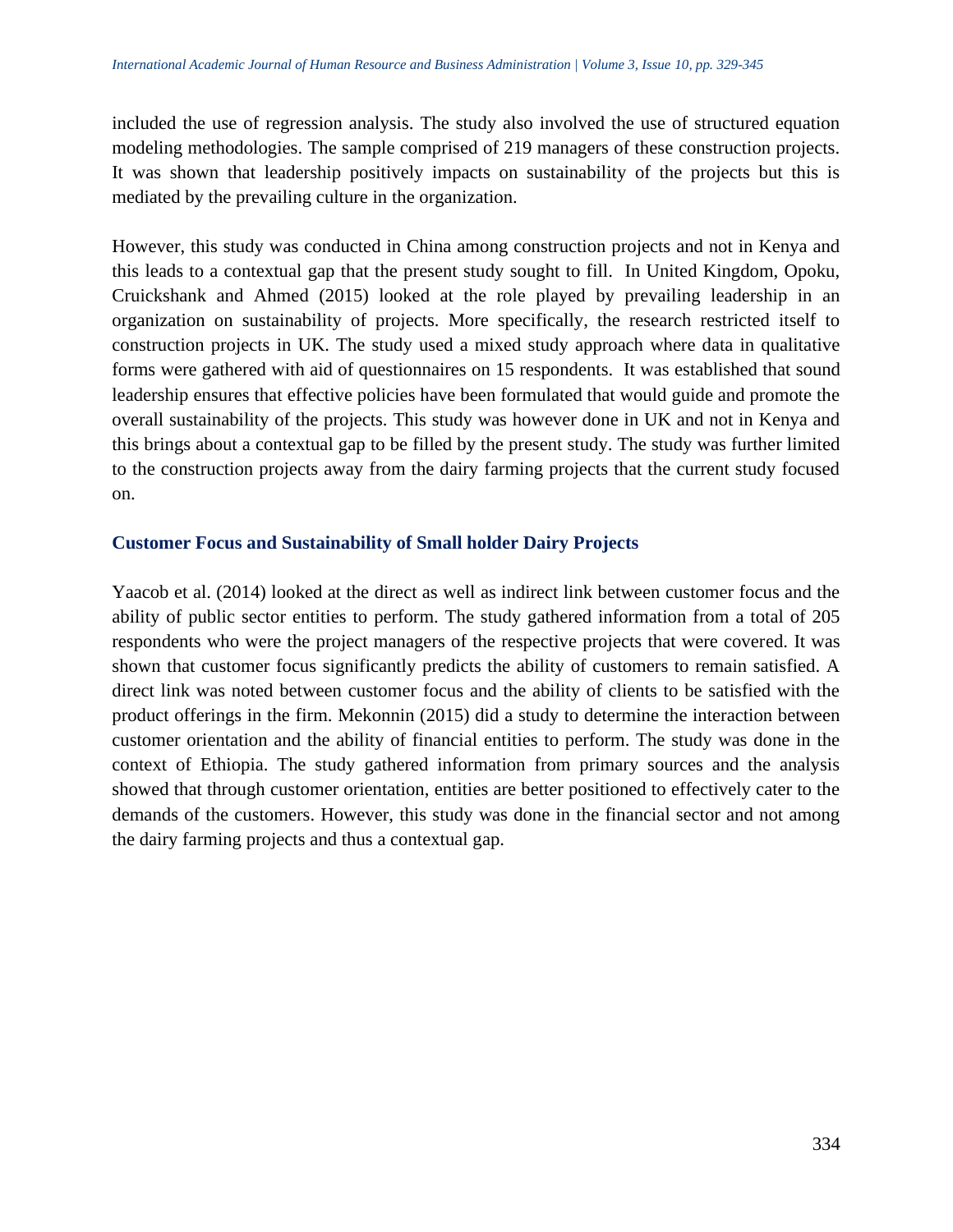# **Conceptual Framework**

Figure1illustrates the conceptual framework. The independent variables are leadership and customer focus while the dependent variable is sustainability.



**Figure 1: Conceptual Framework**

# **RESEARCH METHODOLOGY**

The study adopted descriptive research design. According to the Kajiado County Cooperatives Office (2019), there are five (5) smallholder dairy projects in the County. The county was purposively selected from among all the counties in which the five had facilitated formation of small holder rural producer organizations. The study targeted 25 project managers from each of these five small holder dairy projects in Kajiado district. Thus, the target population was 125 respondents. Data was collected using questionnaires which were administered to project managers. The analysis of the collected data involved processing of the raw data to draw relevant inferences from the results. The regression model is as summarized below and its essence was to bring out the interaction between TQM practices and project sustainability:

 $Y = \beta_0 + \beta_1 X_1 + \beta_2 X_2 + \epsilon$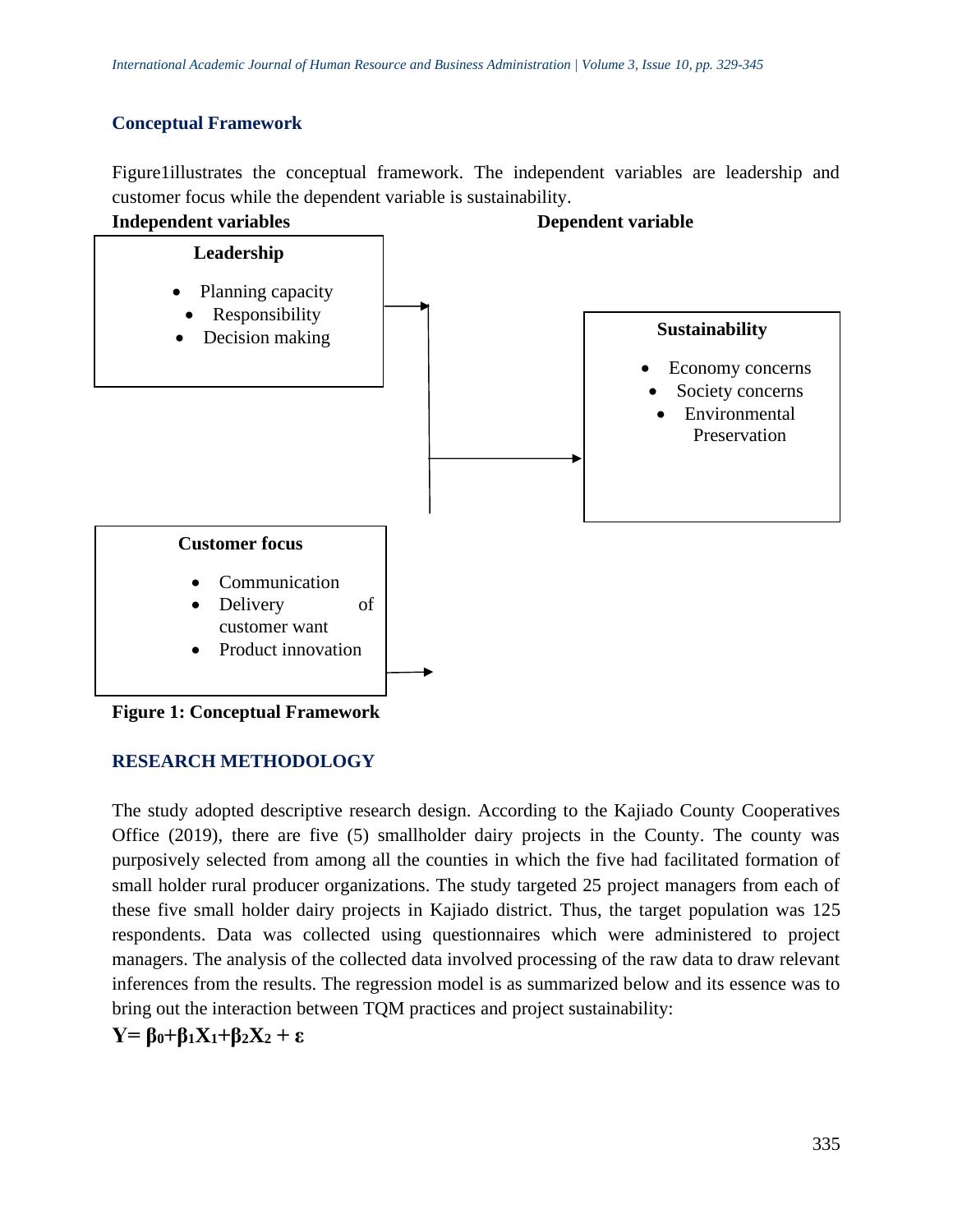Where: Y is sustainability of small holder dairy farming projects;  $\beta_i$  (i = 0 –2) is the coefficient of regression;  $X_1$  to  $X_2$  is leadership and customer focus respectively and α depicts unaccounted parameters, whose explanation is not captured by the model.

#### **RESEARCH FINDINGS AND DISCUSSION**

#### **Presentation of Research Findings**

#### **Response Rate**

A total of 125 questionnaires were distributed with 90 being successfully filled and collected. This represented a reaction rate of 72% and was considered to be sufficient for data analysis. This response rate matches to Mugenda and Mugenda (2003) condition that a response charge of 70% and over is considered plenty for analysis. In addition, considering the geographical area that the target respondents and persistent follow up, the chances of more questionnaires being received declined with time and therefore, this was considered adequate for the analysis.

#### **Demographic Information**

The results revealed that majority of the dairy farmers in the district that had embraced dairy farming were less than 50 years and this shows that the youth had embraced dairy farming as an occupation. With regards to education, many respondents (53%) had attained secondary education followed by those that had attained primary education level (36%) while the rest had attained tertiary and university education. This meant that dairy farming activity was undertaken by farmers with different educational level and hence their variation in the application and adoption of TQM. Regarding the duration of operation, of small holder dairy producer, it was established that majority (70%) of the smallholder dairy groups had been in operation for less than 10 years while only 30% of the dairy group had operated for over 10 years. This implied that most the dairy groups were fairly new considering that most of them were under the age of 40 years. About the size of land, the study disclosed that most of the farmers were under 50 years and had been allocated minimal acreage by their parents. Annual income from land usage annually revealed that many respondents (45%) generated more than Kshs. 200,000 from dairy farming while around 18.9% earned less than Kshs. 100,000 and another 35.6% got Kshs. 100,000-200,000 per year from the dairy farming.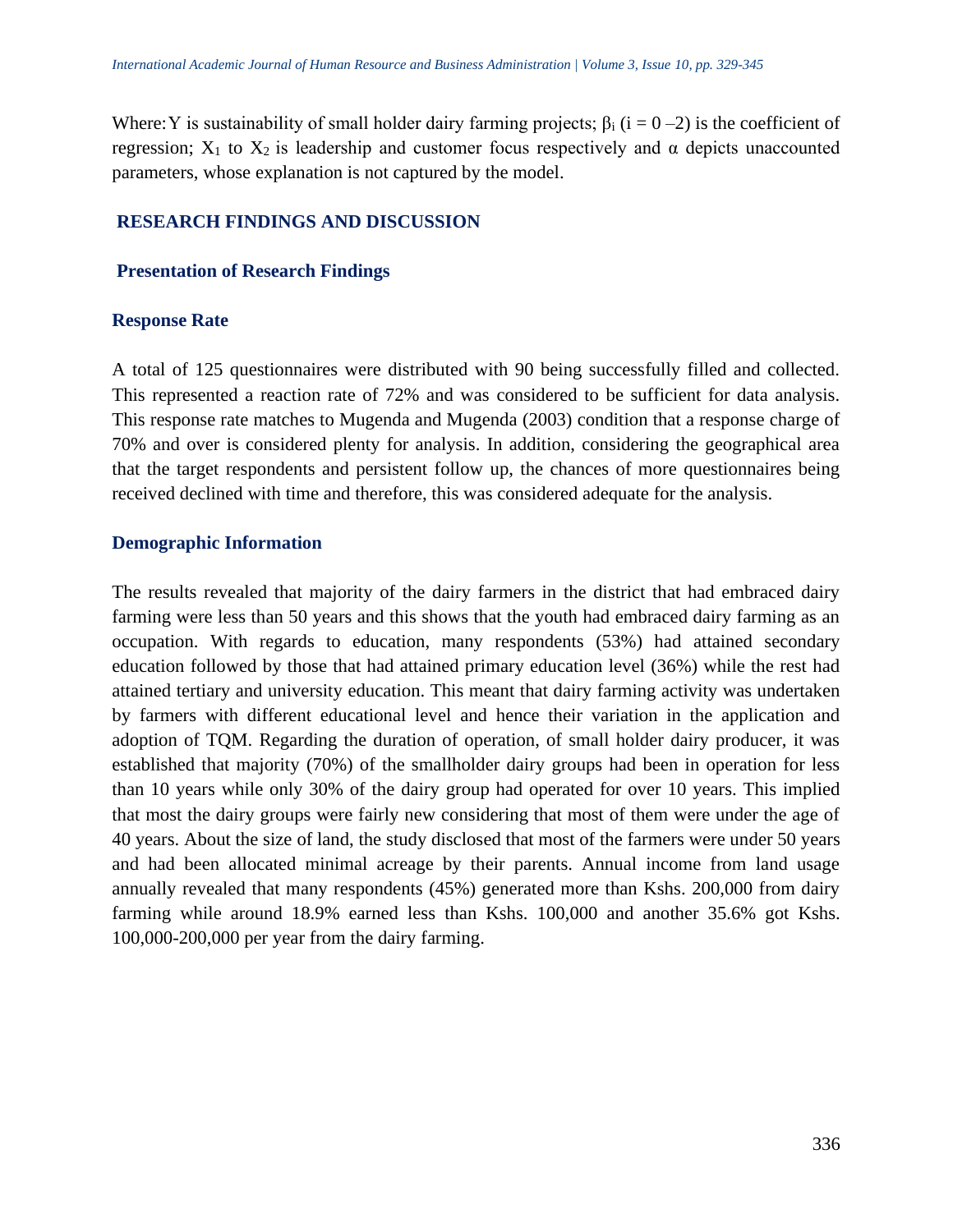# **Descriptive Statistics**

# **Leadership and Sustainability of Small holder Diary Farming Projects**

# **Table 4.1: Leadership**

| <b>Statement</b>                                                                                                                   | N  | <b>Mean</b> | <b>Std. Dev</b> |
|------------------------------------------------------------------------------------------------------------------------------------|----|-------------|-----------------|
| Quality management is incorporated in the dairy group<br>vision                                                                    | 90 | 3.52        | 1.03            |
| The top management of the dairy group has sufficient<br>knowledge of the spirits together with principles of quality<br>management | 90 | 2.95        | 1.34            |
| The sectional heads of the dairy group accept responsibility<br>for quality of the dairy products                                  | 90 | 3.90        | .703            |
| The dairy group plan always includes external customers,<br>suppliers and other stakeholders                                       | 90 | 3.67        | 1.33            |
| Periodic data is analyzed through the use of computers for<br>the sectional heads to make decision                                 | 90 | 3.64        | 1.13            |
| <b>Overall mean</b>                                                                                                                | 90 | 3.53        | 1.10            |

# **Source: Research data (2021)**

From the results above, towards the operationalization of the top management support of TQM practices in the dairy projects, the study found that the top management had incorporated the importance of quality products in their vision (M=3.52), the sectional heads of the dairy group accept responsibility for quality of the dairy products (M=3.90), the dairy group plan always incorporated external customers, suppliers and other stakeholders (M=3.67) and periodic data was analyzed using computer for the sectional heads to make decision (M=3.35). The low standard deviation on this result means that there was high agreement among the respondents.

The findings show that the leadership of the dairy projects have tended towards maintaining high quality of products and this could be due to the perishability of the products as well as meeting customer's level of satisfaction considering that their products are consumable. The top management responsibility is widely predictable as a branch of quality management perform since it plays an imperative function in quality culture and therefore everybody in the organization is responsible for quality improvement incorporated liability in their dimension scales of quality management practices.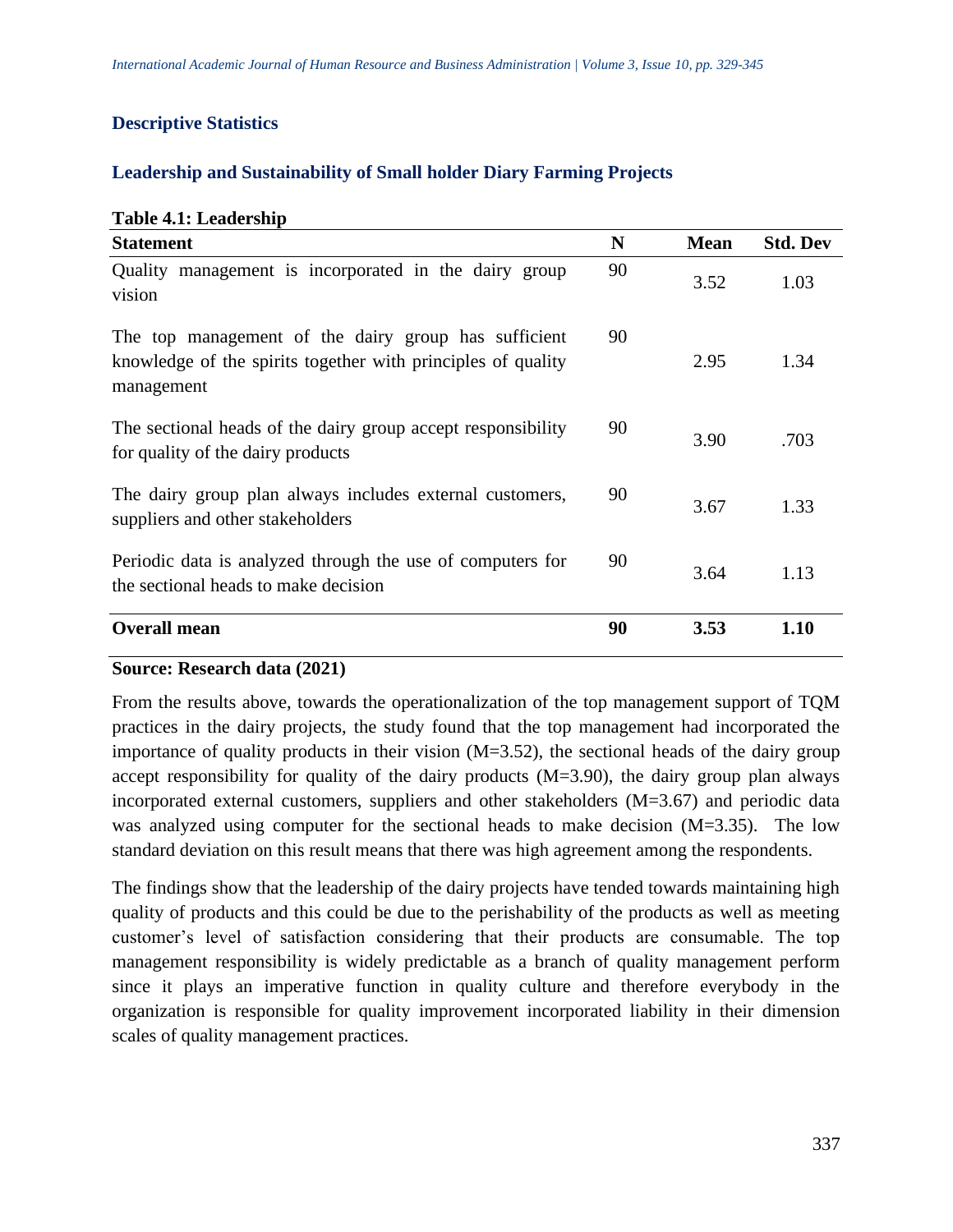Responsibility also plays an essential role in value culture and hence for a business, a quality culture is one characterized by a situation where everyone is in charge for improving quality (Dahlgaard *et al*., 2008). On the other hand, the study established to a low extent that the top management of the dairy group clearly understand the essential spirits and principles of quality management in their dairy products (M=2.95). It was concluded that the dairy project sectional heads had taken responsibilities for quality of goods and essentially understand the spirit and principal of quality management.

The finding is dependable with that of Terziovski and Samson (1999) who observed that there is increased tendency of managers to maintain with an internal focus for TQM rather than adopting a client focus, and this could clarify why there is a shift in reputation from TQM to ISO9000, which is possibly suggestive of managers' pre-occupation with achieving short-term outcome. TQM necessitate absolute support of top management, who realize that it is not a temporary cost decrease project but rather a long-term venture and as Ogbari and Borishade (2015) pointed out, top management obligation should be shown by adopting the lead role in accomplishment of the same in all projects.

|                                                                             | N  |      | <b>Mean</b> Std. Dev |
|-----------------------------------------------------------------------------|----|------|----------------------|
| The dairy units respond efficiently to complaints by customers              | 90 | 3.72 | 1.19                 |
| The dairy has effective process for addressing<br>customer<br>complaints    | 90 | 4.27 | .779                 |
| The dairy engages in customer orientation to the changing market<br>demands | 90 | 2.12 | .818                 |
| The dairy visits its customers after offering the financial services        | 90 | 4.55 | .704                 |
| <b>Overall Mean</b>                                                         | 90 | 3.66 | 0.872                |

#### **Customer Focus and Sustainability of Small holder Dairy Farming Projects Table 4.2: Customer focus**

# **Source: Research data (2021)**

Towards addressing the customer concern, the study found that to a large extent, dairy visits its customers after offering the financial services  $(M=4.55)$ , the dairy has effective process for resolving customer complaints  $(M=4.27)$  and the dairy units responded quickly to customers complaints (M=3.72). Respondents on the other hand disagreed that the dairy undertook customer orientation to the changing market demands (M=2.12) Customer fulfillment has been found to be in constructive connection with TQM plan and in sensible relationship with presentation (Juran, 1995). These results support the findings made by Brah and Lim (2012) who opine that a firm's set performance has a helpful association with generally organizational performance. One possible justification could be due to the victory of TQM achievement as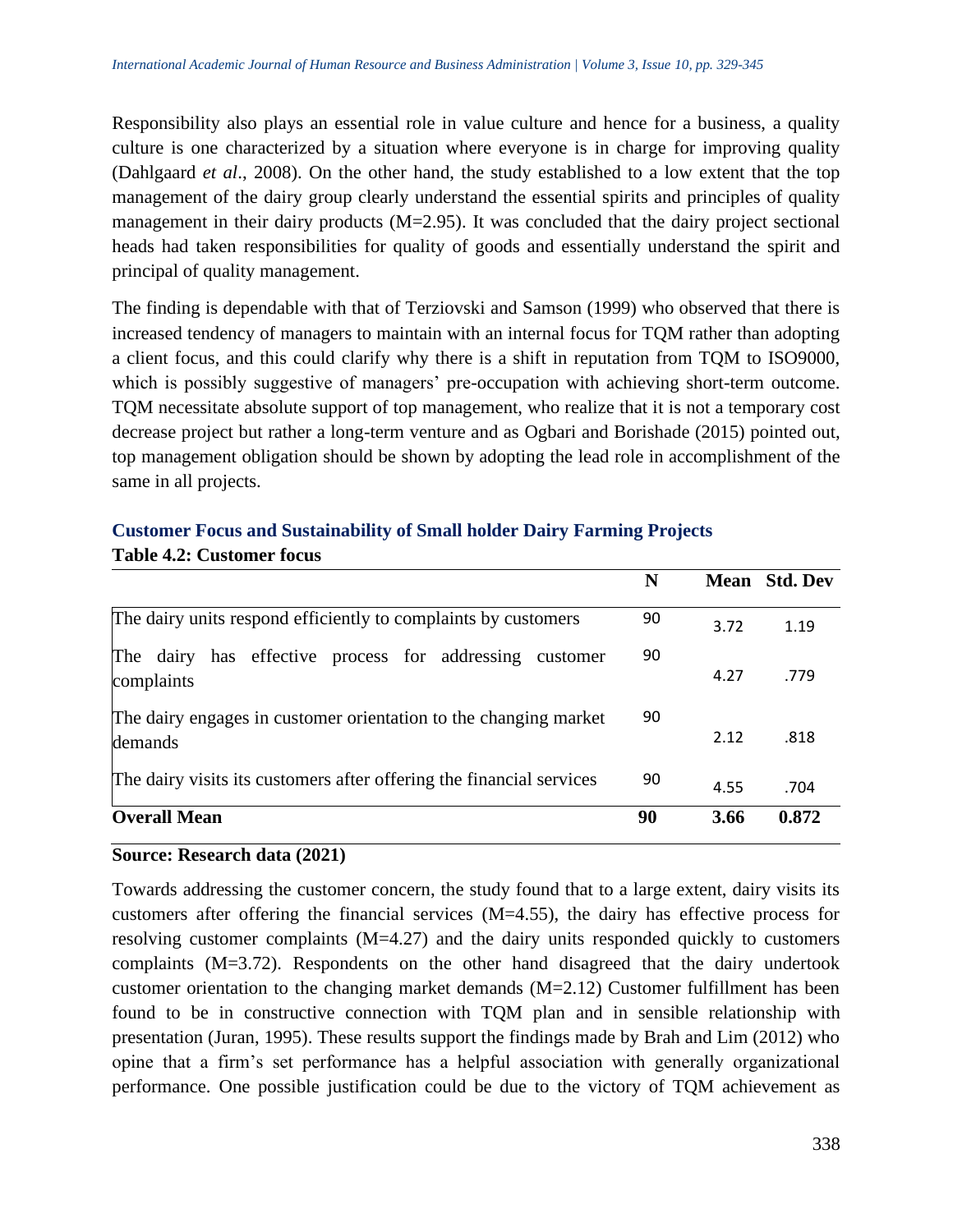measured by speed of delivery, high flexibility and high productivity would lead to success in the secondary actions such as fiscal and non-financial performance. Consumers are attractive ever more aware of rising principles in product/service quality, provoked by viable trends, which have urbanized superior opportunity. Therefore, it becomes essential for the management to effectively use internal resources and focus towards meeting customer needs.

#### **Sustainability of Small holder Dairy Farming Projects**

|                                                                                                                                                                                                | N  | Mean | Std. Dev. |
|------------------------------------------------------------------------------------------------------------------------------------------------------------------------------------------------|----|------|-----------|
| Since the adoption of TQM, we have been able to improve our dairy<br>products market, technical skills and market information                                                                  | 90 | 4.47 | 0.502     |
| The producer groups have been able to access a low-cost information<br>within the groups which has stimulated technology adoption and<br>contract enhancement                                  | 90 | 3.67 | 0.909     |
| TQM practices has enabled dairy farmers in the district to have<br>improved access to the market at a fairer price                                                                             | 90 | 4.14 | 1.13      |
| By sharing information on bad players in a decentralized manner, a<br>dairy producer organization has helped the members to lower<br>screening costs.                                          | 90 | 3.84 | 0.692     |
| Cooperation in negotiating prices with traders increases their<br>bargaining power and gain greater control over the setting of prices<br>and also reduces the time and the cost of marketing. | 90 | 3.64 | 0.997     |
| There has been increased loan repayment by the dairy members as a<br>result of the dairy projects implementing the TQM principles                                                              | 90 | 3.44 | 0.900     |
| The dairy producer groups have witnessed improved support from<br>the community since the introduction of TQM in the project.                                                                  | 90 | 2.92 | 0.690     |
| <b>Overall Mean</b>                                                                                                                                                                            | 90 | 3.73 | 0.831     |

#### **Table 4.3: Sustainability of Small holder Diary Farming Projects**

#### **Source: Research data (2021)**

The results on the effect of total quality management on the sustainability of small holder dairy projects show that the organizations have been able to improve their dairy products market, technical skills and market information (M=4.47). TQM practices had enabled dairy farmers in the district to improve access to the market at a fairer price (M=4.14). By sharing information on bad players in a decentralized manner, a dairy producer organization had helped the members to lower screening costs (M=3.84). Producer groups had been able to access a low-cost information within the groups which has stimulated technology adoption and contract enhancement (M=3.67). Cooperation in negotiating prices with traders increases their bargaining power and gain greater control over the setting of prices and also reduces the time and the cost of marketing (M=3.64). To a low extent however, the dairy producer groups had witnessed improved support from the community since the introduction of TQM in the project (M=2.92).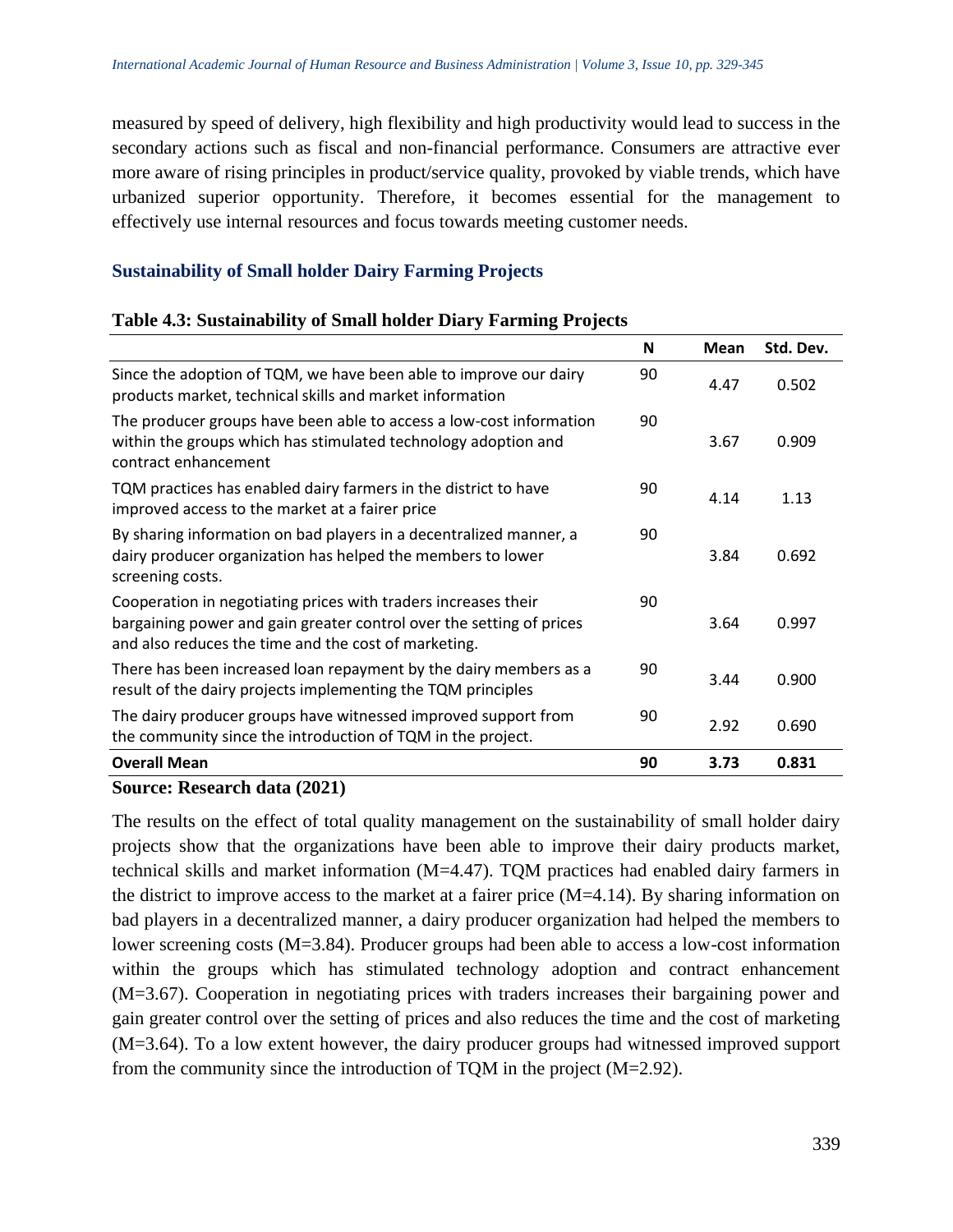This implies that when the local community perceives an organization to employ to adopt modern or scientific methods in their project management, then they will give support to such initiatives. In addition, the effective communication among the members had facilitated easier admission to goods markets, industrial skills and promotes information as well as sharing information on bad players in a decentralized manner. Salaheldin (2009) further originate that TQM has an optimistic and important effect on operational and organizational performance. This result will be different with of Powell (2009) whose result proves that only elastic aspect of TQM surrenders an optimistic correlation by means of concert.

#### **Diagnostic Tests**

Diagnostic tests were carried out prior regressing data to determine the suitability of the data set for inferential analysis. The findings are indicated below:

#### **Table 4.4: Multicollinearity Test**

|                       |                  | <b>Collinearity Statistics</b> |  |  |
|-----------------------|------------------|--------------------------------|--|--|
|                       | <b>Tolerance</b> | VIF                            |  |  |
| Leadership            | .857             | 1.179                          |  |  |
| <b>Customer Focus</b> | .720             | 1.430                          |  |  |

The results depict that leadership had VIF of 1.179 and customer focus had 1.430, this meant that none of the VIF values of these variables was more than 5, which was an indication that multicollinearity was not a problem when conducting regression.

Normality tests were done to ascertain whether the data set is normally distributed and determine the possibility of a random variable underlying the data to a normal distribution curve. The outcome is illustrated as follows:

#### **Table 4.5: Normality Tests**

|                       |              | Kolmogorov-Smirnov <sup>a</sup> |                | Shapiro-Wilk |    |      |
|-----------------------|--------------|---------------------------------|----------------|--------------|----|------|
|                       | Statistic Df |                                 | Sig.           | Statistic    | df | Sig. |
| Sustainability        | .231         | 90                              | $.200^{\circ}$ | .881         | 90 | .314 |
| Leadership            | .315         | 90                              | .086           | .655         | 90 | .072 |
| <b>Customer Focus</b> | .321         | 90                              | .100           | .767         | 90 | .065 |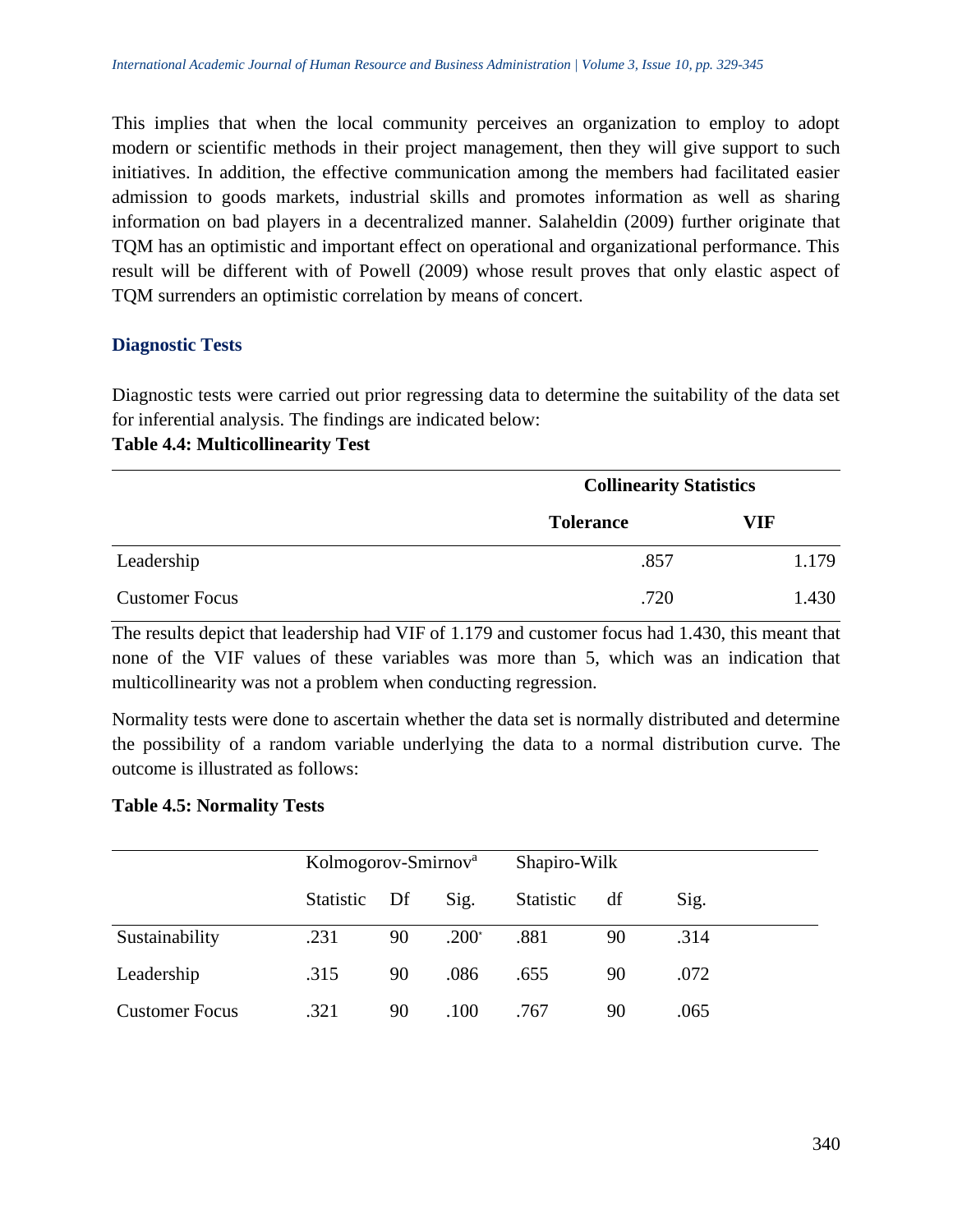The outcome show that the variables adopt a normal distribution curve because their levels of significance (p-values) is more than 5% (0.200, 0.086, 0.100, 0.314, 0.072 & 0.065, respectively).

# **Inferential Statistics**

This entails the link between variables to find out whether there is any existing relationship. A regression model was employed to establish the nexus between leadership, customer focus and Sustainability of small holder dairy farming projects:

**Table 4.6: Model Summary**

| <b>Model</b> | R              | <b>R</b> Square | <b>Adjusted R Square</b> Std. Error of | the Estimate |
|--------------|----------------|-----------------|----------------------------------------|--------------|
|              | $.475^{\rm a}$ | .237            | .182                                   | .730         |

From Table, the value of adjusted R square is 0.182; which was interpreted to imply that 18.2% variation in sustainability of dairy farming projects was explained by variation in leadership and customer focus practices.

#### **Table 4.7: ANOVA ANOVA<sup>a</sup>**

| <b>AIVU VA</b><br><b>Model</b> |            | Sum of<br><b>Squares</b> | df                          | <b>Mean</b><br><b>Square</b> |               | Sig.              |
|--------------------------------|------------|--------------------------|-----------------------------|------------------------------|---------------|-------------------|
|                                | Regression | 3.355                    | $\mathcal{D}_{\mathcal{A}}$ |                              | 1.6775 3.8590 | .000 <sup>b</sup> |
|                                | Residual   | 37.824                   | 87                          | 0.4347                       |               |                   |
|                                | Total      | 41.179                   | 89                          |                              |               |                   |

The output discovered that general regression was significant since its p-value was lower than 5% (0.000).

# **Table 4.8: Coefficients**

|            | <b>Unstandardized Coefficients</b> |                   | <b>Standardized</b><br><b>Coefficients</b> |       | Sig. |
|------------|------------------------------------|-------------------|--------------------------------------------|-------|------|
|            | B                                  | <b>Std. Error</b> | <b>Beta</b>                                |       |      |
| (Constant) | 4.567                              | 1.322             |                                            | 3.380 | .000 |
| $X_1$      | .412                               | .157              | .402                                       | 2.176 | .049 |
| $X_2$      | 1.157                              | .191              | .619                                       | 2.265 | .035 |

Dependent variable –sustainability of small holder dairy projects;  $X_1$  = leadership;  $X_2$  = customer focus. The regression equation derived from the above output is as follows:

# $Y = 4.567 + 0.412X_1 + 1.157X_2$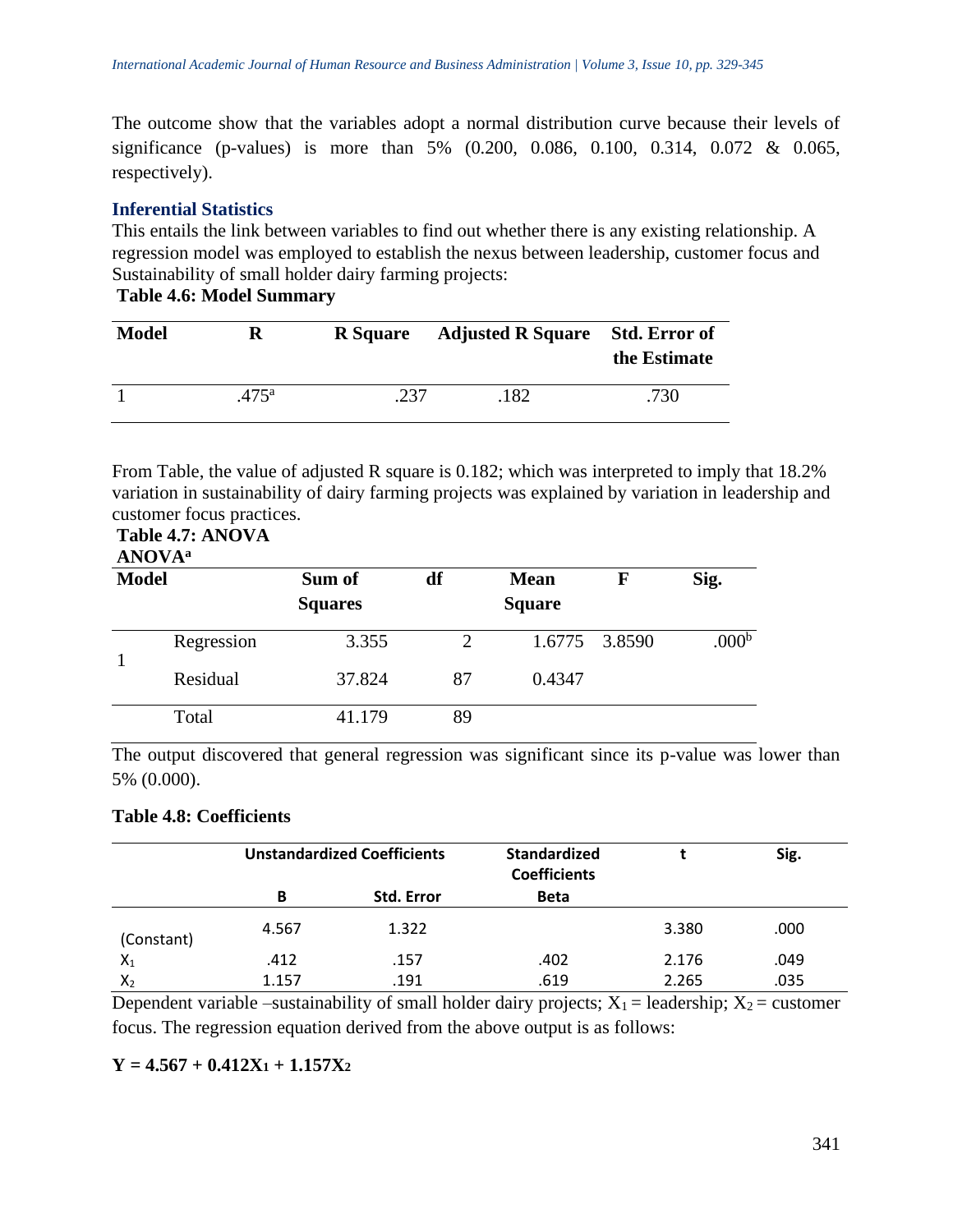At 5% level of significance, leadership (p=0.049) had significant influence on sustainability of small holder dairy projects as well as customer focus  $(p=0.035)$  which attained a significant effect on project sustainability.

#### **SUMMARY OF FINDINGS, CONCLUSION AND RECOMMENDATIONS**

#### **Leadership and Sustainability of Small holder Dairy Farming Projects**

The study found that leadership had significant effect on sustainability of small holder dairy farming projects. Top firm leadership determined the work and operational culture in the implementation of a project. The success of a project largely depended on its leadership particularly in incorporating the work ethics, such as integrity and transparency in the systems to boost the leadership reliability. Further findings show that the leadership of the dairy projects maintained high quality products due to products perishability and meeting customer demands. The study also found that there was need for the management of the project, not to only consider internal factors that affect a project but also external factors such has regulatory and government requirement as well as the changes in the overall operating environment when coming up with strategies to successfully operationalize the project.

#### **Customer Focus and Sustainability of Small holder Dairy Farming Projects**

It was found that customer focus enhanced sustainability of small holder dairy farming projects to a large extent. The dairy groups were found to respond promptly to customers complaints and this was achieved through having effective procedure of resolving customer complaints and continuously reorienting their operations to the changing customer and market demands. The dairy visited its customers after offering the financial services. It had effective process for resolving customer complaints, and its units responded quickly to customers complaints. In addition, the dairy undertook customer orientation to the changing market demands.

#### **Conclusion**

The study established that leadership has significant effect on sustainability of small holder dairy farming projects. Further, good leadership and governance enabled the project to overcome various challenges through effective implementation of TQM practices that enhanced continuous improvement and performance levels. Proper management of people impacted positively on sustainability of small holder dairy farming projects. Management of different stakeholders was found to be a major booster for success of the functions of the dairy projects.

Customer focus was also found to significantly influence sustainability of small holder farming projects. The dairy units responded quickly to customers complaints. Immediate response to emergencies helped in identification of challenges in the system for solutions to be sought. Information and communication insignificantly affected sustainability of small holder dairy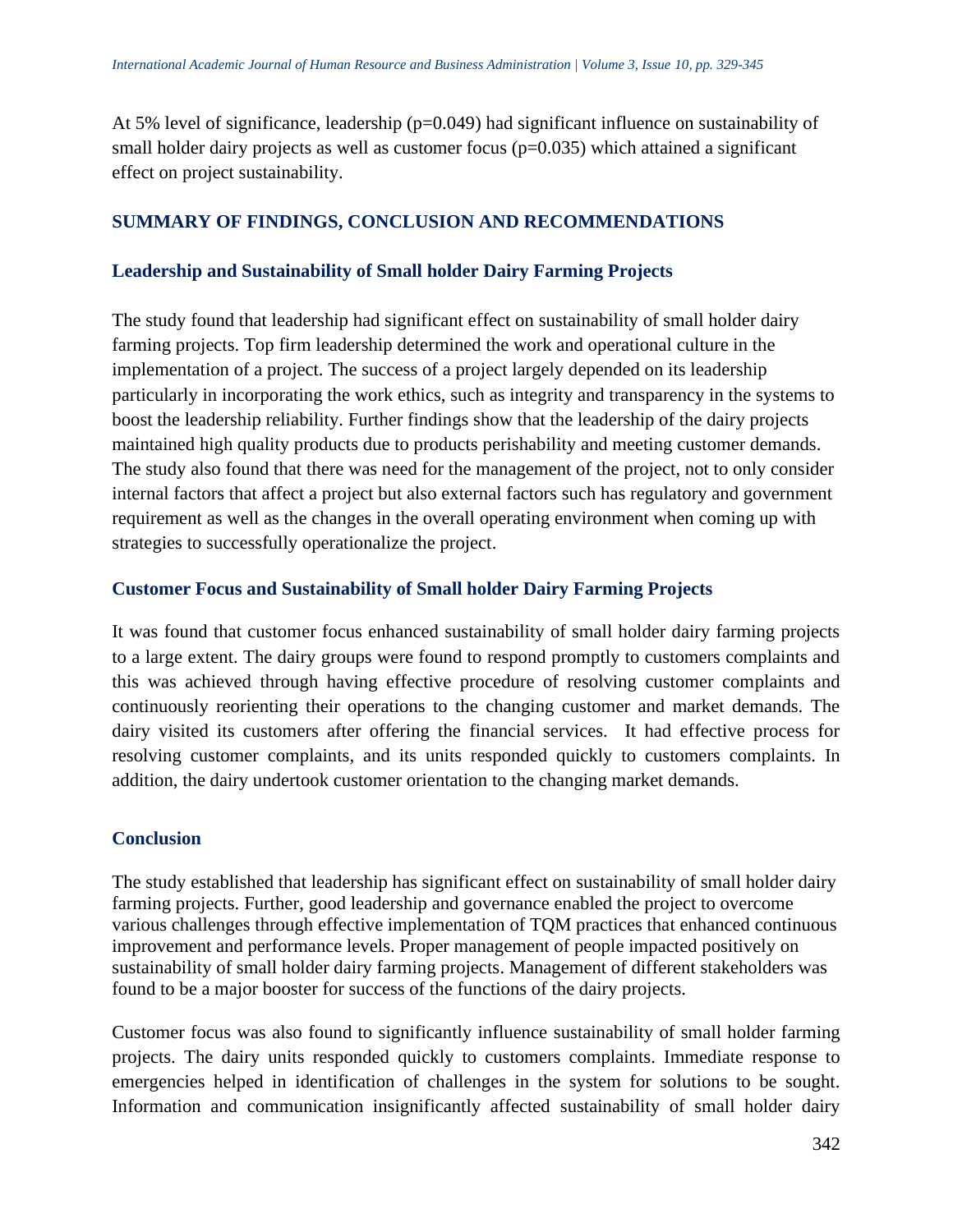farming projects.TQM was viewed as an organisation-wide philosophy that influenced organisational operations, core processes, strategic choice and implementation.

#### **Recommendations**

On leadership, dairy farmers in Kenya should periodically analyze using computer systems for the sectional heads to make decisions. The dairy group plan should incorporate external customers, suppliers and other stakeholders and inspire their employees to work towards realizing set goals and targets.

Small holders dairy farming projects should undertake customer orientation to the changing market demands. Managers ought to be conscious about the intermediating contact of performance that TQM-related monetary and non-financial performance can only be improved through performance preparedness and use of clear-cut indicators that ensures effective monitoring of performance.

#### **Recommendations for Further Research**

Future researchers should explore the challenges facing small holder dairy farming projects in implementation of TQM practices and ways to deal with these challenges. This will boost the overall performance of small holder dairy farming projects and their sustainability to the farmers and the entire community.

#### **REFERENCES**

- Amit, R., & Schoemaker, P.J.H. (1993). Strategic assets and organizational rent, *Strategic Management Journal* 14(1), 33-46
- Appiah, F.F., Pesi, M., & Owusu, F.E. (2013) Linkages between total quality management and organizational survival in manufacturing companies in Ghana. *International Journal of Business and Social Science*, 4(10).
- Augustino, B. G. (2015). *Factors influencing project sustainability*: A Case of Saint Franciscan Sisters Programme in Otiende Sub County in Nairobi County.
- Barney, J. (1991), Firm resources and sustained competitive advantage, *Journal of Management,*  $17(1), 54-61$
- Bharadwaj, A.S. (2000), A Resource-Based Perspective on Information Technology Capability and Firm Performance: An Empirical Investigation, *MIS Quarterly* (24:1), 169-196.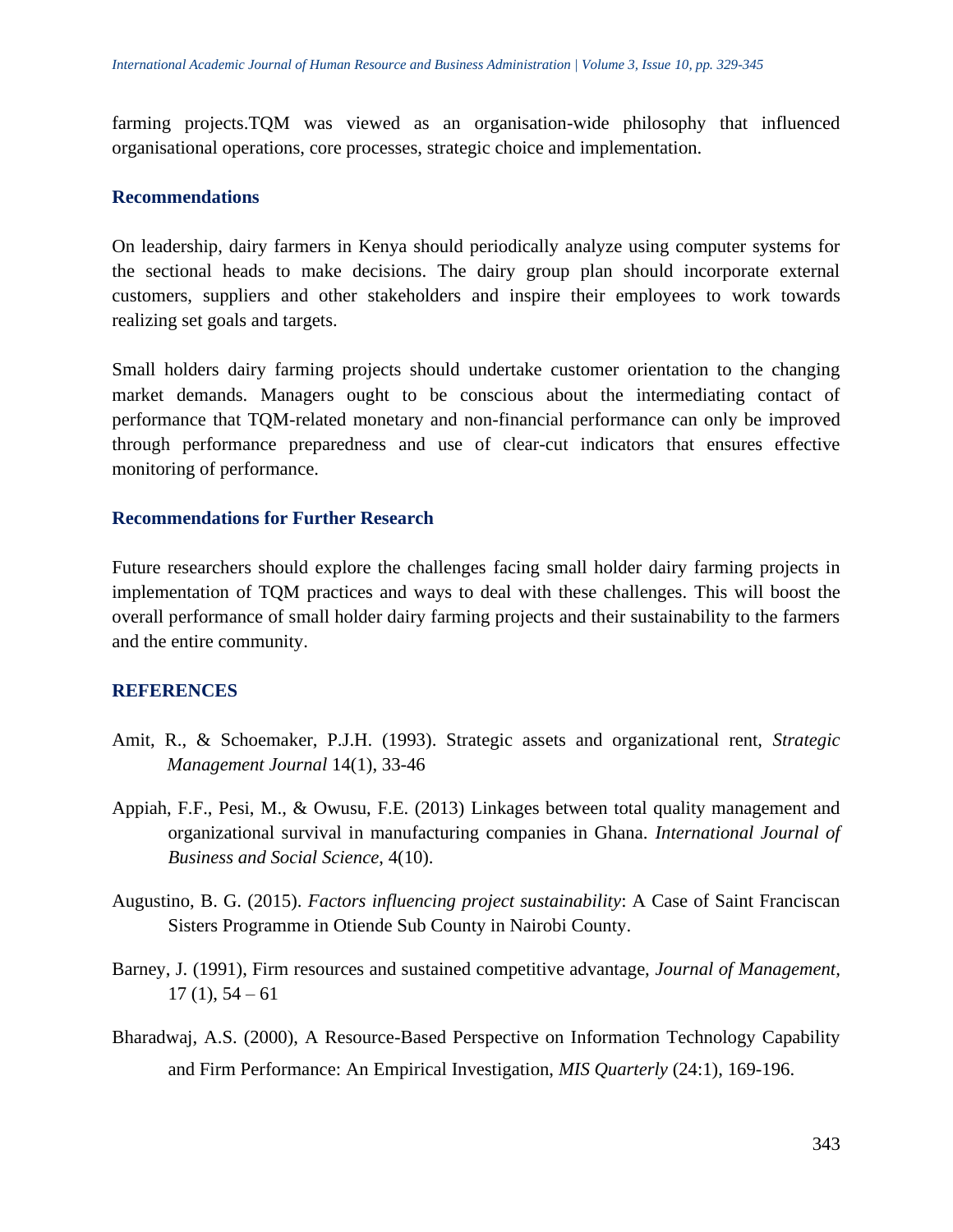- Du, Z., Zheng, H., Huang, B., Ma, R., Wu, J., Zhang, X., ... & Xie, W. (2017). Allelic reprogramming of 3D chromatin architecture during early mammalian development. *Nature*, *547*(7662), 232-235.
- Hietschold, N., Reinhardt, R., & Gurtner, S. (2014). Measuring critical success factors of TQM implementation successfully–a systematic literature review. *International Journal of Production Research*, *52*(21), 6254-6272.
- Iyer, V. G. (2018). Total Quality Management (TQM) or Continuous Improvement System (CIS) in Education Sector and Its implementation framework towards sustainable international development. In *2018 International Conference on Computer Science, Electronics and Communication Engineering (CSECE 2018)*. Atlantis Press.
- Juran, J.M. (1995). The Quality Trilogy. Quality Progress, 19(8), 19-24
- Larson, E. W., Gray, C. F., Danlin, U., Honig, B., & Bacarini, D. (2014). *Project management: The managerial process* (Vol. 6). Grandview Heights, OH: McGraw-Hill Education.
- Larson, E.W., Gray, C.F., Danlin, U., Honig, B. & Bacarini, D., (2014. *Project management: The managerial process* (Vol. 6). Grandview Heights, OH: McGraw-Hill Education.
- Leal Filho, W., Shiel, C., & Paco, A. (2016). Implementing and operationalizing integrative approaches to sustainability in higher education: the role of project-oriented learning. *Journal of cleaner Production*, *133*, 126-135.
- Masood (2012). Impact of TQM Practices on Firm's Performance of Pakistan's manufacturing organizations. *International Journal of Academic Research in Business and Social Sciences*, 2 (5): 1-5
- Mekonnin, R. (2015). Customer orientation and business performance of financial institution: A case study of Eastern Hararghe Commercial Bank of Ethiopia. *Management Studies and Economic Systems*, *1*(4), 257-265.
- Mosadeghrad, A. M. (2014). Factors influencing healthcare service quality. *International journal of health policy and management*, *3*(2), 77.
- Mosadeghrad, A. M. (2014). Factors influencing healthcare service quality. *International journal of health policy and management*, *3*(2), 77.
- Mugenda, O. M., & Mugenda, M. AG (2003). *Research methods: Quantitative and qualitative approaches, Nairobi: African Centre Technology Studies press (ACTS)*.